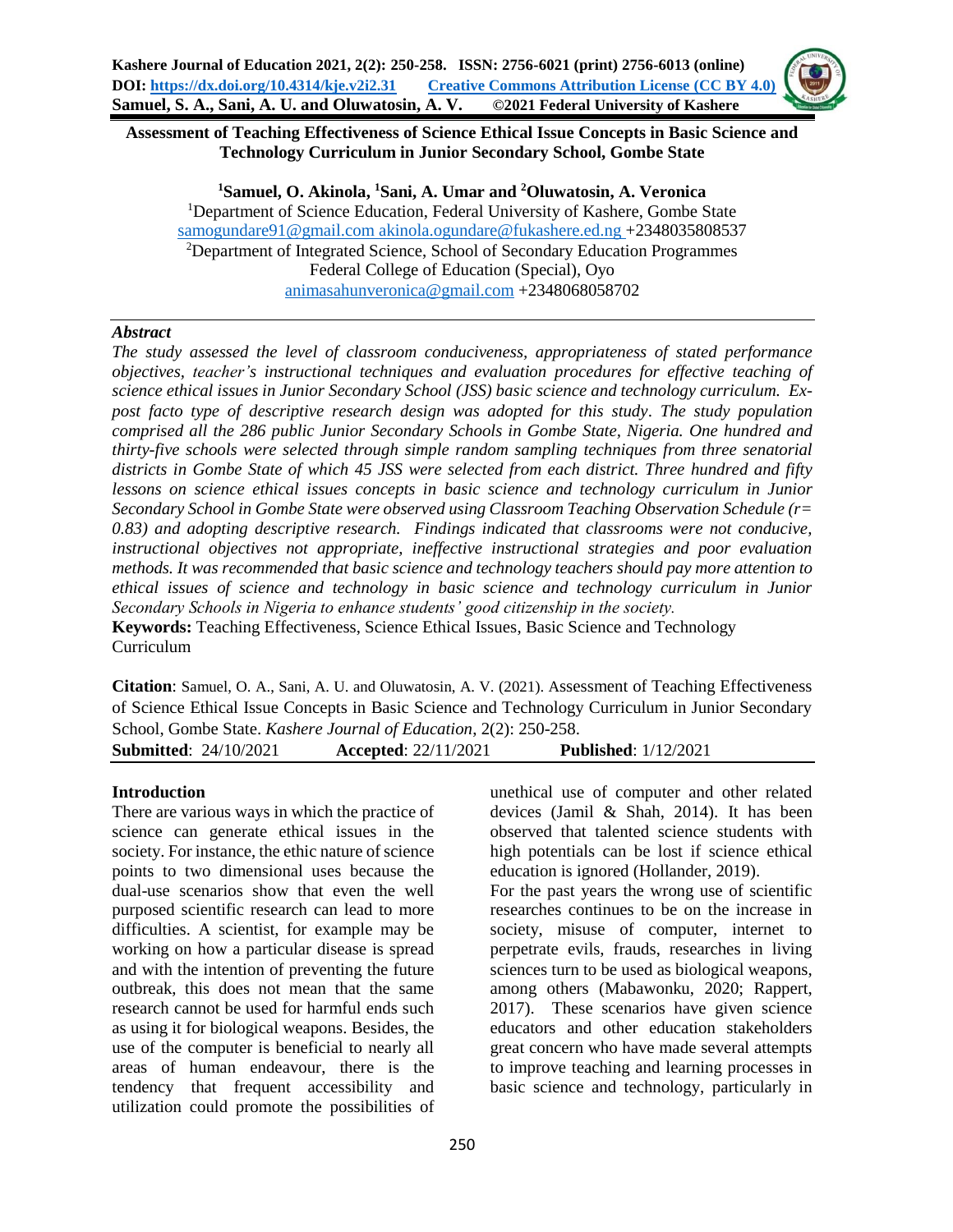**Samuel, S. A., Sani, A. U. and Oluwatosin, A. V. ©2021 Federal University of Kashere**

the junior secondary schools that is expected to lay concrete scientific basis.

Various efforts have been put forward to address unethical utilization of science thus: such as formulation of codes of conduct and ethics by World Medical Associations, International Ethical Guidelines for Biomedical Research Human Subjects regulations and laws (Clarkeburn, Downie & Mathew, 2012). In spite of the wonderful efforts to address science ethical issues in the use of science and technology, these strategies are inadequate because it has not addressed the totality of ethical challenges brought by science. For instance, some code of conducts and ethics may give appropriate and required rules for behavior, yet individual may not possess skills to use and apply them (Rappert, 2017).

Recognizing that scientists need of ethical education, it has been recommended that as a result of the needs of science students and learning outcomes expected from them, teaching activities should harness role play instructional strategies consisting of real cases stressing and emphasizing on those scenarios with implications of dual-use of science and technology (Rappert, 2018; Brummel, Gunsalus, Kristich, & Loui, 2008). It has been observed that role-play instructional strategies with dual-use cases are highly effective teaching endeavor to enhance the learning outcome of ethic education (Rappert, 2018; Brummel, Gunsalus, Kristich, & Loui, 2008). They argued that role play helps students develop their ethical radar and it also enable them to be aware of the issues and challenges generated from dual-use of scientific research. Doron (2017) noted that role-play exposes the students to the attitudes that they might not otherwise be conscious and aware. It has also been recommended that ethical issues in science and development be infused into all school curricula including basic science and technology in junior secondary school in Nigeria as contained Nigerian Educational Research and Development Council (Federal Republic of Nigeria, (NERDC, 2007).

Basic science and technology curriculum is the production of revised, re-aligned and restructured primary science and junior secondary school integrated science curricula

in Nigeria (Nigerian Educational Research and Development Council, 2007). The overall objectives of this curriculum are well stated in Nigerian Educational Research and Development Council (NERDC, 2007) and National Policy on Education (NPE, 2014). Ethical issues in science and development concepts were infused into Basic Science and Technology to cater for science ethics education at junior secondary school level by the Nigerian Educational Research and Development Council (NERDC, 2013). Among the objectives are to: students to express their views on right and wrong application of science, discuss the implications of the application of science to the development of the society, among others. These skills are set to be the scientific ethics education for the students in junior secondary schools and beyond.

The organization of the curriculum contents is thematic. The ethical issues in science and development concepts are presented thematically. The topics are arranged into instructional units, sequence in spiral form while each unit is treated in more details as the course progresses. Each unit is organized thus: Teaching topics, Performance objectives, Contents, Activities (both teacher and students), Teaching and learning materials and Evaluation guide. The contents of the curriculum rest on the discussion, role-play, group projects on topics based on good and bad scientific practices and practical activities of the students to ascertain that students are equipped with ethical issues in the use and application of science and technology in the society. The question one may ask is to what extent is basic science and technology curriculum being effectively implemented in relation to ethical issues concepts by employing appropriate instructional strategies in both public and private junior secondary schools in Nigeria?

Studies abound on some likely constraints that hinder effective implementation of JSS curriculum. Factors identified for low awareness and perception of students' science ethical education are teachers' conventional instructional strategies (Brummel, Gunsalus, Kristich, & Loui, 2008), science teachers'

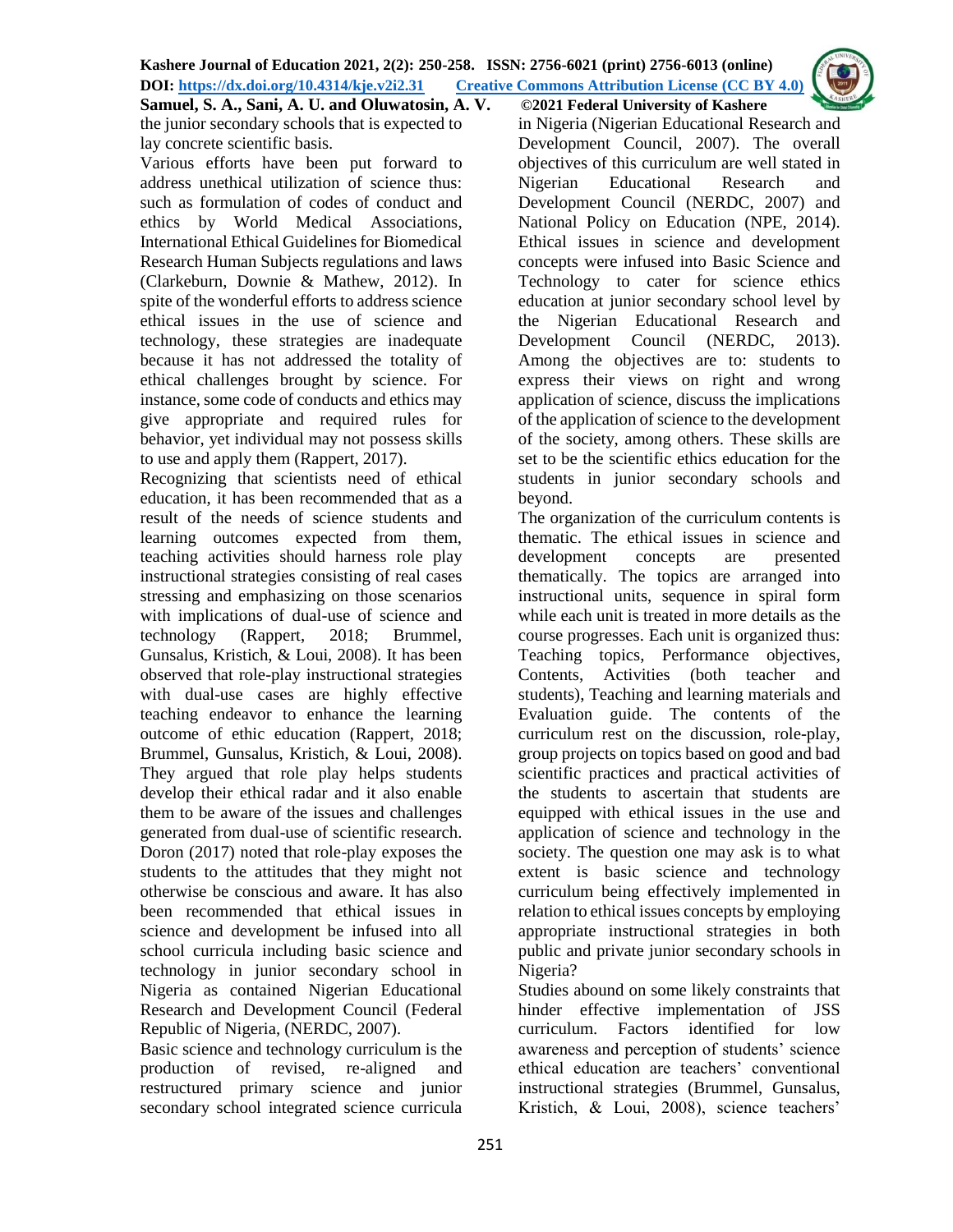**Samuel, S. A., Sani, A. U. and Oluwatosin, A. V. ©2021 Federal University of Kashere** ineffectiveness (Rappert, 2018), inadequate supply of instructional resources (Ogundare, Abdullahi & Ogundiwin, 2019), poor economic situation in the country (Oyewole, 2017). To effectively implement any curriculum, Kolawole (2006) observed that professional teachers should carry out the followings before, during and after classroom activities, thus: study and analyse critically the learning contents, the learners and the personnel; design and develop the instructional strategies and material resources and Implementation of the programme/ lesson plan/notes of lesson.

Brummel, Gunsalus, Kristich, and Loui, (2008) observed that one of the militating factors for effective teaching of science ethical concepts in schools is lack of adequate and qualified trained personnel and few ones on ground found themselves teaching in unconducive classrooms. Similarly, Rappert, (2017) remarked in a study of codes of conduct and biological weapons: An in-process assessment biosecurity and biodefence strategy that science teachers only impart scientific concepts, facts and principles with poor behavioural objectives to the students with negligent of misuse of science researches and technology in the society. In a related study of Salenhnia, and Salenhnia, (2016) on ethical issues in computing; students' perceptive survey observed that most computer laboratories used for teaching computer were not appropriate for learning and extension demonstrating the dual-use of computer. Besides, Oyewole (2017) carried out a study on awareness and perception of computer ethics by undergraduates of a Nigerian university noted that students' perception and awareness of science ethical issues in term of misuse of science products was low as result of unqualified and uninformed science teachers not using appropriate instructional strategies to pass instructions to their learners. The main objectives of integrating ethical issues in science and development into basic science and technology in junior secondary school in Nigeria is to allow the students express their opinions and views on the right and wrong application of science and technology in the society, discuss the effects of the application of science and technology to the development of the society (NERDC, 2013) among others.

### **Statement of the Problem**

Recently, the wrong use of scientific researches continues to be on the increase in society, misuse of computer, internet to perpetrate evils, frauds, among others. Ethical issues in science and development have been infused into basic science and technology curriculum but the awareness of right and wrong application of science and technology by Nigerian teenagers is still low (Federal Minister of Science and Technology Report, 2019). The objectives of science ethics education concepts in the curriculum are clearly stated but the objectives are still far from being achieved because the implementers (teachers) seem to shy away with effectively teaching dual-use of science and technology but focus on science concepts, facts and principles (FRN, 2019). Stating the low level of junior secondary school students' awareness of the right and wrong application of science and technology in the society, the effectiveness of classroom instructional strategies impacting the concepts is in question. Therefore, this study examined teaching effectiveness of science ethical concepts in science and technology curriculum in junior secondary schools in Gombe State Nigeria.

## **Objectives**

The purpose of the study was to examine the extent to which teaching of science ethical concepts in JSS Basic Science and Technology curriculum had been effectively implemented in in Gombe State Nigeria. Specifically, the objectives were to:

- i. find out the extent to which classroom environment is conducive for using playrole for teaching science ethical issues.
- ii. find out the extent to which instructional objectives stated reflect science ethical issues
- iii. examine the appropriateness of instructional strategies in teaching science ethical issues in the schools.
- iv. find out the appropriateness of teacher's evaluation procedures.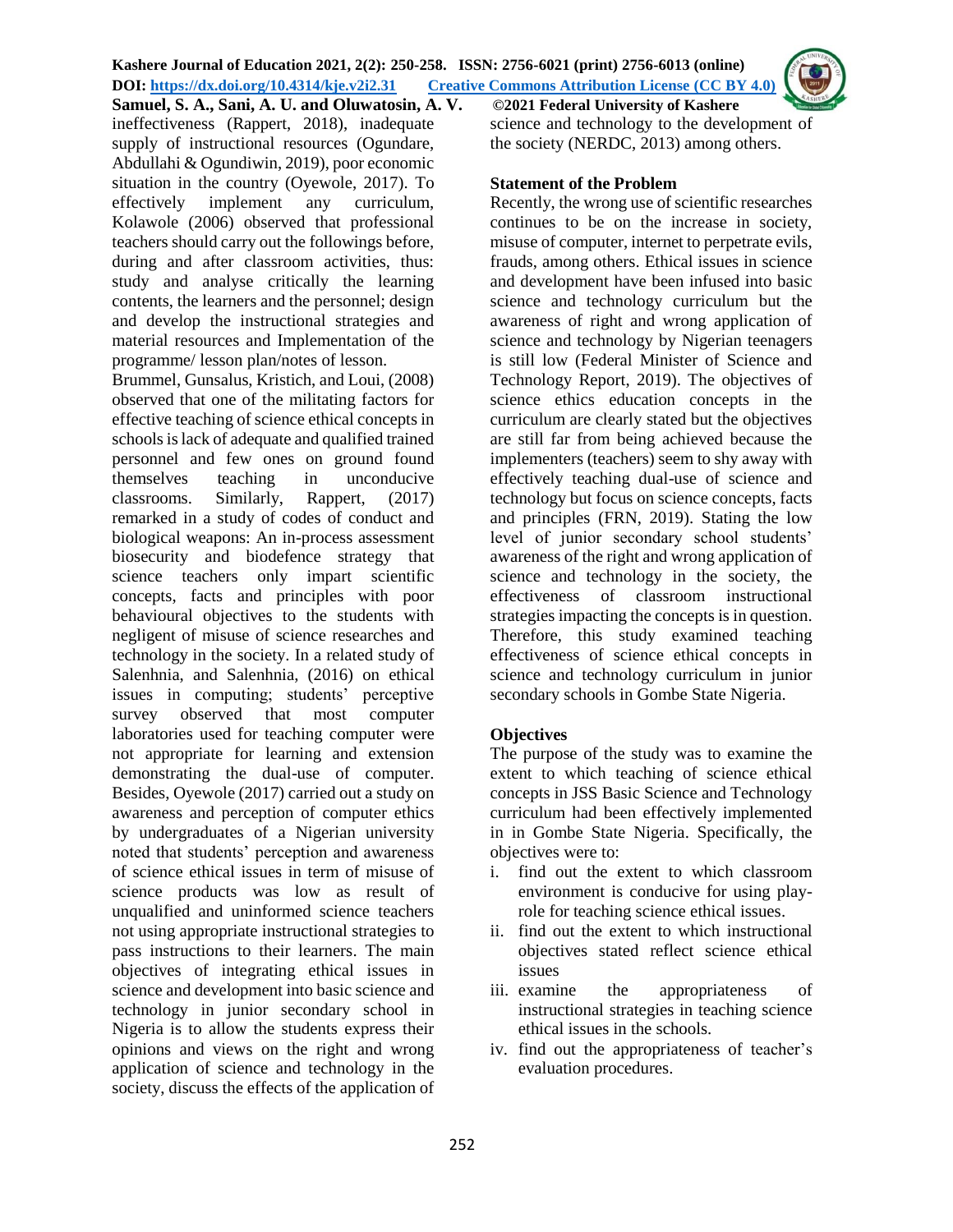# **Samuel, S. A., Sani, A. U. and Oluwatosin, A. V. ©2021 Federal University of Kashere Research Questions**

In an attempt to find answers to these problems, the following questions were raised:

- i. What extent are classrooms environment conducive for teaching and learning of science ethical issues?
- ii. To what extent do instructional objectives reflect science ethical issues in the teaching of science ethical issues in JSS?
- iii. What extent do instructional strategies employed by teachers appropriate and effective for teaching science ethical issues?
- iv. What extent do teachers' evaluation procedures of their lesson appropriate?

#### **Methodology**

Ex-post facto type of descriptive research was adopted in this study. This design employed the qualitative method of observation using rating scale to determine the teaching effectiveness of science ethical concepts in science and development in Basic Science and Technology curriculum in junior secondary school. The population of the study comprised 286 public junior secondary schools in Gombe State. Three hundred and fifty (350) Basic Science and Technology lessons were observed across Gombe State junior secondary school class three. Two hundred and seventeen (217) classes were observed from 135 schools. In some high populated schools, there are more than one arm of JSS III classes and all were observed since the teacher teaches ethical concepts in basic science and technology. In addition, some JSS III classes were observed more than one time and this is why the number of lessons (350) is higher than number of schools (135). The 135

schools were sampled through simple random sampling methods based on the three senatorial districts in Gombe State of which 45 JSS were selected from each district.

Classroom Instructional Observation Schedule (CIOS) was designed and developed around the five major area of instructional effectiveness. The instrument is a 22-item rating scale of 1 to 5 taking care of the various areas of classroom instructions of ethical issues in science and technology. The highest observed performance instructional skill is rated as 5 while 1 is scored as the least. This instrument was validated by peer experts review and it was subjected to reliability analysis giving the value of coefficient of 0.83 using Crombach analysis.

The observation sessions of classroom teaching effectiveness were done by the research team and with the aid of 8 Master of Education degree students. Every observation started right from the inception of the respective lessons to the end in order to be sure that no part of the lessons is not covered. The study lasted for ten weeks. Observed data were analyzed with frequency counts, percentages and mean since the observed skills have been scored (Sauro, 2012; Brace and Kemp, 2006). Hence, data collected were analyzed with the use of descriptive statistics frequent counts, percentage and mean.

#### **Results**

The findings of the study are summarized in Tables 1 to 4.

Research question 1: What extent are classrooms environment conducive for teaching and learning of science ethical issues?

| Table 1: Observation of Classroom Environment in Terms of Conduciveness and Organization |  |  |                     |  |      |
|------------------------------------------------------------------------------------------|--|--|---------------------|--|------|
| Item Lesson Features                                                                     |  |  | Frequency of Scores |  | Mean |
|                                                                                          |  |  | $\sim$ 3            |  |      |
| Conducivanes of the classroom for 2                                                      |  |  |                     |  |      |

| Conduciveness of the classroom for -       |       |       | 119                                  |        | 48 |      |
|--------------------------------------------|-------|-------|--------------------------------------|--------|----|------|
| teaching                                   | (0)   |       | $(0.57)$ $(34.00)$ $(51.7)$ $(13.7)$ |        |    |      |
| Organization of the classroom based on 5   |       |       |                                      | 169    |    | 1.61 |
| the topics taught and the methods used     | (1.4) | (4.3) | (38)                                 | (48.3) |    |      |
| Voluo in perentheses represent percentages |       |       |                                      |        |    |      |

Value in parentheses represent percentages

Table 1 shows that across the observed schools, classroom environment in terms of conduciveness to learning and teaching is poor (mean score  $= 1.23$  out of 5.00) similarly classroom organization for the teaching of the topics taught and the methods used is not good

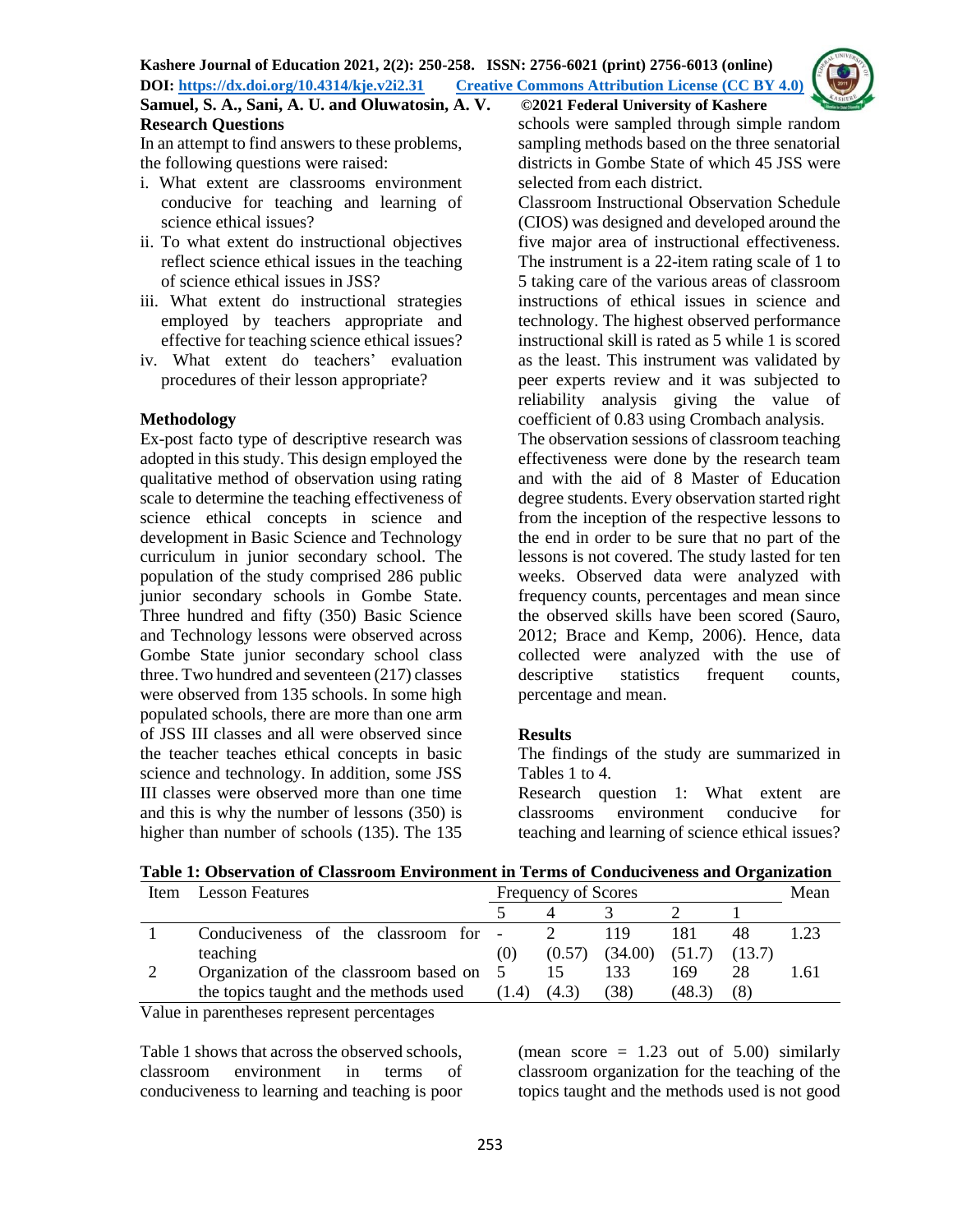

**Samuel, S. A., Sani, A. U. and Oluwatosin, A. V. ©2021 Federal University of Kashere** (mean score  $= 1.61$ ). This suggests that generally that the classroom environment is not conducive enough for effective learning and teaching of science ethics issues in in Basic Science and Technology. This phenomenon may mar the teaching and learning of science

ethics concepts effectively in junior secondary schools.

**Research question 2:** To what extent do instructional objectives reflect science ethical issues in the teaching of science ethical issues in JSS?

| Table 2: Evaluation of Appropriateness of Behavioural Instructional Objectives |  |
|--------------------------------------------------------------------------------|--|
| $N = 290$                                                                      |  |

| Item | Lesson Features                          |        | Frequency of Scores |        |        |        |      |  |
|------|------------------------------------------|--------|---------------------|--------|--------|--------|------|--|
|      |                                          |        |                     |        |        |        |      |  |
|      | Clearly stated teaching objectives       | 127    | 183                 | 19     | 15     | 6      | 3.9  |  |
|      |                                          | (36.3) | (52.3)              | (5.4)  | (4.3)  | (1.7)  |      |  |
|      | The objectives reflection of the science | 3      |                     | 91     | 153    | 91     | 1.83 |  |
|      | ethical issues in basic science and      | (0.9)  | (3.4)               | (26)   | (43.7) | (26)   |      |  |
|      | technology                               |        |                     |        |        |        |      |  |
|      | Objectives coverage of science ethical 4 |        | 31                  |        | 141    | 127    |      |  |
|      | <i>ssues</i>                             | (1.1)  | (8.9)               | (13.4) | (40.3) | (36.3) |      |  |

Value in parentheses represent percentages

Table 2 indicates the evaluation of instructional objectives appropriateness across the schools surveyed. The behavioural instructional objectives were well stated (1tem 3 mean score =3.9), however most of the stated objectives did not reflect the science ethics' objectives incorporated into Basic Science and Technology curriculum (item 4: low mean score  $= 1.83$ ) and the objectives coverage of ethical issues in science and development generally (item 5: low mean score of 1.7). This indicates that the teachers did not take into cognizance of knowledge of ethical issues, attitude and practices of the learners which negates the objectives of National Policy on Education (2013).

**Research question 3:** What extent do instructional strategies employed by teachers appropriate and effective for teaching science ethical issues?

#### **Table 3: Teachers' Instructional Strategies Employed in Basic Science and Technology Classes**

| <b>Lesson Features</b><br>Frequency of Scores<br>Item |                                          |        |                |        |                |                | Mean |  |
|-------------------------------------------------------|------------------------------------------|--------|----------------|--------|----------------|----------------|------|--|
|                                                       |                                          | 5      | $\overline{4}$ | 3      | $\overline{2}$ |                |      |  |
| 6                                                     | Proof of well-planned and consistent     | 135    | 171            | 37     | 5              | $\overline{2}$ | 3.65 |  |
|                                                       | lesson                                   | (38.6) | (48.9)         | (10.6) | (1.4)          | (0.6)          |      |  |
| 7                                                     | Proof of subject mastery by the teacher  | 7      | 11             | 63     | 192            | 77             | 1.97 |  |
|                                                       |                                          | (2)    | (3.1)          | (18)   | (54.9)         | (22)           |      |  |
| 8                                                     | Evidence of knowledge of science         | 1      | 13             | 47     | 182            | 107            | 1.21 |  |
|                                                       | ethical issues by the teacher            | (0.3)  | (3.7)          | (13.4) | (52)           | (30.6)         |      |  |
| 9                                                     | Teacher ability to vary instructional    |        | 10             | 31     | 142            | 167            | 1.67 |  |
|                                                       | procedures and strategies and their      | (0)    | (2.9)          | (8.9)  | (40.6)         | (47.7)         |      |  |
|                                                       | effectiveness                            |        |                |        |                |                |      |  |
| 10                                                    | Use of lecture/role-play/project/concept |        |                | 17     | 93             | 240            | 1.31 |  |
|                                                       | mapping/demonstration/game-based/        | (0)    | (0)            | (4.9)  | (26.6)         | (68.6)         |      |  |
|                                                       | combination of methods                   |        |                |        |                |                |      |  |
| 11                                                    | skills:<br>Questioning<br>frequency,     | 18     | 29             | 64     | 176            | 63             | 2.3  |  |
|                                                       | relevance, distribution, challenging and | (5)    | (8.3)          | (18.3) | (50.3)         | (18)           |      |  |
|                                                       | positive response by the learners        |        |                |        |                |                |      |  |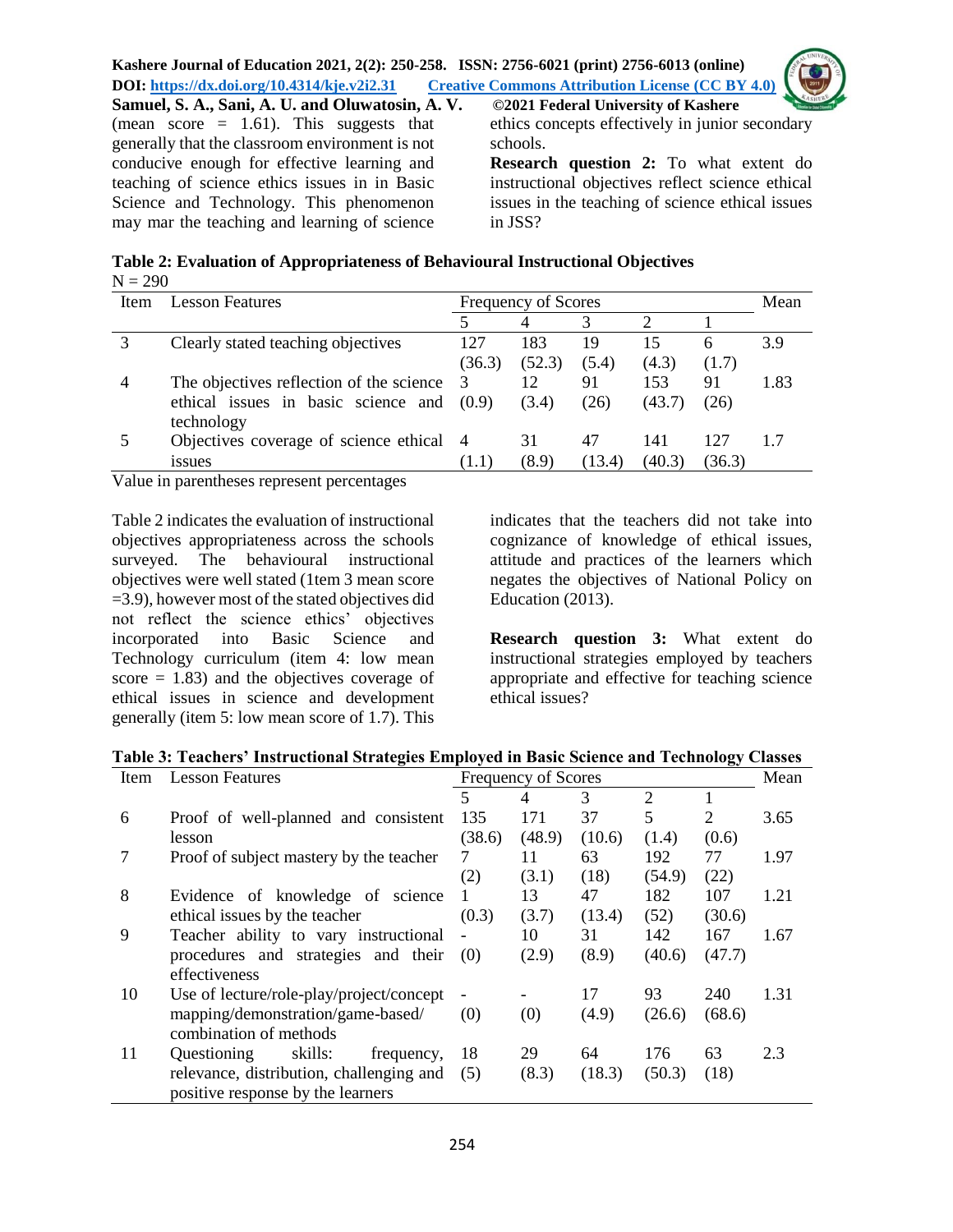|    | Kashere Journal of Education 2021, 2(2): 250-258. ISSN: 2756-6021 (print) 2756-6013 (online) |        |        |                                                         |        |        |      |
|----|----------------------------------------------------------------------------------------------|--------|--------|---------------------------------------------------------|--------|--------|------|
|    | DOI: https://dx.doi.org/10.4314/kje.v2i2.31                                                  |        |        | <b>Creative Commons Attribution License (CC BY 4.0)</b> |        |        |      |
|    | Samuel, S. A., Sani, A. U. and Oluwatosin, A. V.                                             |        |        | ©2021 Federal University of Kashere                     |        |        |      |
| 12 | Potential of the lesson in developing                                                        |        | 2      | 39                                                      | 73     | 236    | 1.12 |
|    | good knowledge and attitude of science                                                       | (0)    | (.6)   | (11.1)                                                  | (20.9) | (67.4) |      |
|    | ethics in the society in learners                                                            |        |        |                                                         |        |        |      |
| 13 | Reflection of real-life right and wrong                                                      | 2      | 9      | 58                                                      | 160    | 122    | 1.64 |
|    | technology<br>science<br>and<br>οf<br>use                                                    | (0.6)  | (2.6)  | (16.6)                                                  | (45.7) | (34.6) |      |
|    | demonstration in classroom teaching                                                          |        |        |                                                         |        |        |      |
| 14 | Ability to recognize the implication of 3                                                    |        | 7      | 26                                                      | 158    | 156    | 1.51 |
|    | use of science to the development of the                                                     | (0.9)  | (2)    | (7.4)                                                   | (44.6) | (44.6) |      |
|    | society by the learners                                                                      |        |        |                                                         |        |        |      |
| 15 | Skills and language of communication                                                         |        | 4      | 23                                                      | 182    | 141    | 1.48 |
|    | of science ethics                                                                            | (0)    | (1.1)  | (6.6)                                                   | (52)   | (40.3) |      |
| 16 | Adequate provision and effective use of                                                      |        | 3      | 39                                                      | 121    | 187    | 1.21 |
|    | instructional materials                                                                      | (0)    | (0.9)  | (11.1)                                                  | (34.6) | (53.4) |      |
| 17 | Participation of learners<br>in<br>the                                                       | 80     | 107    | 77                                                      | 64     | 22     | 2.85 |
|    | classroom discussion                                                                         | (22.9) | (30.6) | (22)                                                    | (18.3) | (6.3)  |      |
| 18 | Ability of the students carry out projects                                                   |        |        | 5                                                       | 92     | 253    | 1.04 |
|    | on topics of ethical issues in science and                                                   | (0)    | (0)    | (1.4)                                                   | (26.3) | (72.3) |      |
|    | development                                                                                  |        |        |                                                         |        |        |      |

Value in parentheses represent percentages

Table 3 reveals the instructional strategies employed by Basic Science and Technology teachers across the schools observed for this study. The result reveals that only evidence of well-planned and consistent lesson and participation of learners in the classroom discussions score above average (mean scores of 3.65 and 2.85 respectively). Others aspects of teaching methods namely: proof of subject mastery by the teacher, evidence of knowledge of science ethical issues by the teacher, ability to vary instructional procedures and strategies and their effectiveness, use of lecture/project/concept

mapping/demonstration/role-play/combination of methods, questioning skills: frequency, relevance, distribution, challenging and positive response by the learners, potential of the lesson in developing good science ethics attitude and practice in learners, reflection of real-life right and wrong use of science and technology demonstration in classroom teaching, ability to recognize the implication of use of science to the development of the society by the learners, skills and language of communication of science ethics, adequate provision and effective use of instructional materials and ability of the students to carry out projects on topics of ethical issues in science and technology all score below mean scores of between 1.04 and 1,97 out of 5.00. The result suggests that teaching is not effective with respect to teaching and inculcating science ethical issues in society, knowledge, attitude and practices in Basic Science and Technology class. One is not surprise because most of the teachers examined exhibited no mastery of the concepts.

**Research question 4:** What extent do teachers' evaluation procedures of their lesson appropriate?

| Table 7. Assessment of Lesson Evaluation and Assignment |                                          |                     |        |        |        |       |      |  |  |
|---------------------------------------------------------|------------------------------------------|---------------------|--------|--------|--------|-------|------|--|--|
| Item                                                    | <b>Lesson Features</b>                   | Frequency of Scores | Mean   |        |        |       |      |  |  |
|                                                         |                                          |                     |        |        |        |       |      |  |  |
| 19                                                      | evaluation<br>of<br>Adequate<br>lesson   | 161                 | 126    | 25     | 22     |       | 2.78 |  |  |
|                                                         | objectives attainment                    | (46)                | (36)   | (7.1)  | (6.3)  | (4.6) |      |  |  |
| 20                                                      | Coverage of knowledge, attitude and 24   |                     | 55     | 79     | 160    | 32    | 1.72 |  |  |
|                                                         | problem solving in the lesson evaluation | (6.9)               | (15.7) | (22.6) | (45.7) | (9.1) |      |  |  |

**Table 4: Assessment of Lesson Evaluation and Assignment**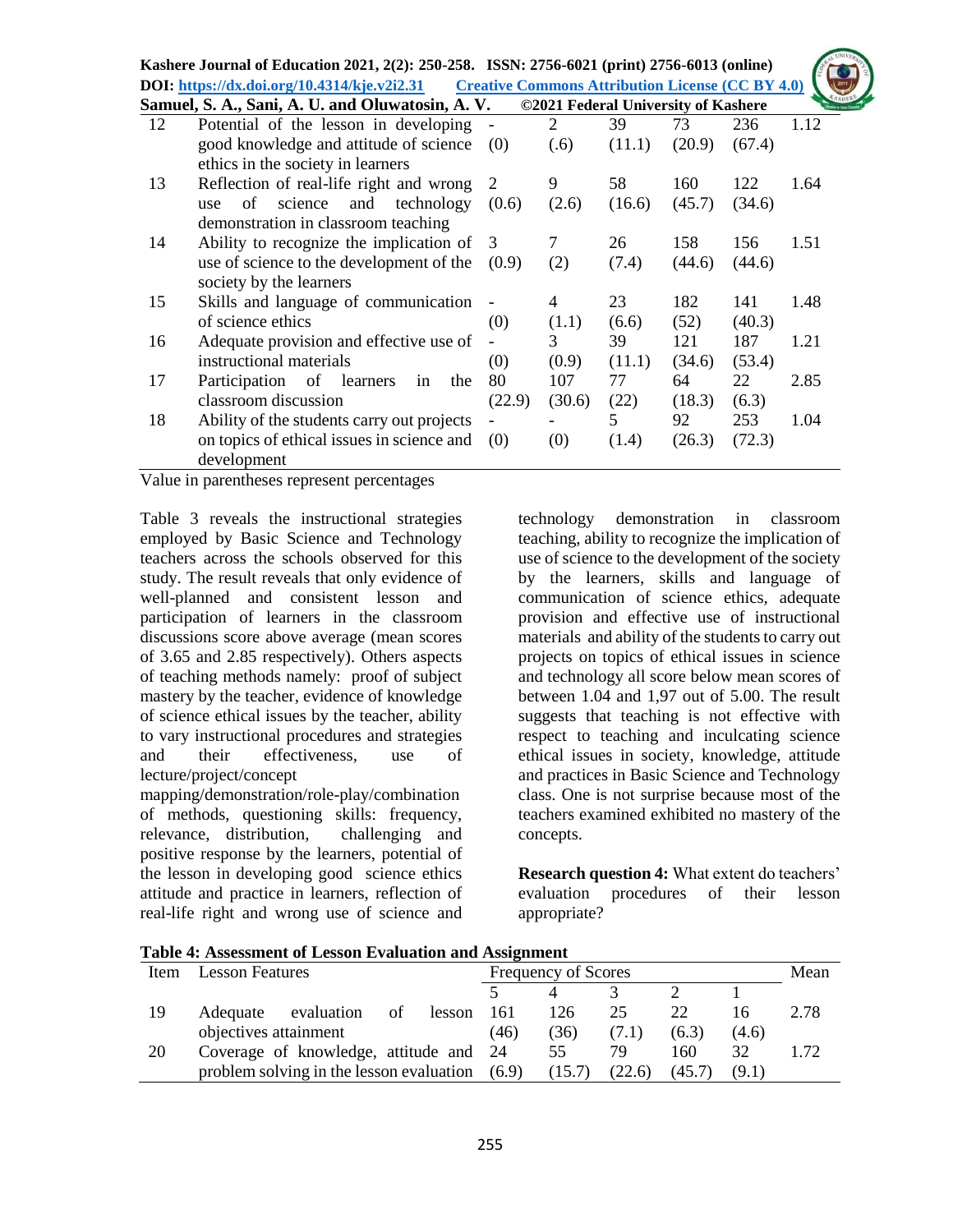|    | Kashere Journal of Education 2021, 2(2): 250-258. ISSN: 2756-6021 (print) 2756-6013 (online) |     |                                                         |             |               |               |      |
|----|----------------------------------------------------------------------------------------------|-----|---------------------------------------------------------|-------------|---------------|---------------|------|
|    | DOI: https://dx.doi.org/10.4314/kje.v2i2.31                                                  |     | <b>Creative Commons Attribution License (CC BY 4.0)</b> |             |               |               |      |
|    | Samuel, S. A., Sani, A. U. and Oluwatosin, A. V. ©2021 Federal University of Kashere         |     |                                                         |             |               |               |      |
| 21 | and<br>appropriate<br>class -<br>Relevant                                                    |     |                                                         |             | 189           | 159           | 1.33 |
|    | assignment on the topic discussed                                                            | (0) | (0.6)                                                   | (0)         | (54)          | (45.4)        |      |
| 21 | Relevant and appropriate home/out of -                                                       |     |                                                         | 17          | 196           | 137           | 1.36 |
|    | class project/or assignment based on the<br>science ethics concepts taught                   | (0) | (0)                                                     | (4.9)       | (56)          | (39.1)        |      |
| 22 | Ability of learners to submit group -<br>project reports for assessment                      |     |                                                         | 29<br>(8.3) | 127<br>(36.3) | 194<br>(55.4) | 1.1  |

Value in parentheses represent percentages Table 4 reveals the assessment of lesson evaluation and assignment in the schools observed. Only item 19 has a moderate mean score of 2.78 out of maximum of 5.00. Other items have low mean scores ranges between 1.1 and 1.72. This implies that there was no proper evaluation based on knowledge, attitude and practices in the lesson evaluation, there was no coverage of the three domains in the evaluation and inadequate homework, out of class project and assignment based on science ethic concepts.

#### **Discussion of findings**

The finding of this study reveals that classroom teaching effectiveness of ethical issues of science and technology in basic science and technology is poor. On the basis of classroom environment, the result indicates that the classroom is not well conducive for effective teaching and learning of science ethical issues concepts in basic science and technology lessons especially with role-play instructional strategy. This finding aligns with the findings of Gunsalus, Kristich, and Loui, (2008) and Rappert, (2018) that observed differently that one of the militating factors for effective teaching of science ethical concepts in schools is teachers teaching in unconducive classrooms, among other factors. Results from the study shows that teachers did not take into cognizance of knowledge of ethical issues, attitude and practices of the learners with dualuse of science and technology in their stated objectives. This negates the objectives of National Policy on Education (2014) on science ethical issues in basic science and technology. Added to this, the finding indicates that

teaching of science issues concept in basic science and technology is not effective as a result of teachers employing inappropriate instructional strategies, such as common conventional lecture method which may not be

effective to enhance knowledge, attitude and practices of dual-use of science in the society in learners. The finding was supported by Oyewole (2017), Rappert (2017), and Salenhnia, and Salenhnia, (2016) who observed that students' perception and awareness of science ethical issues in term of misuse of science products was low as result of unqualified and uninformed science teachers not using appropriate instructional strategies to pass instructions to their learners. The finding suggests that there was no proper evaluation based on knowledge, attitude and practices in the lesson evaluation. This finding is in variance with the objectives of NERDC (2013) that clearly stated that evaluation of science ethical issues concepts should examine learners' opinions and views on knowledge, attitude, practices and the right and wrong application of science and technology in the society, among others.

#### **Conclusion**

Basic science and technology curriculum implementation in Junior Secondary Schools as regards to science ethical issues integrated into the document is not effective as stated in National Policy of Education. The instructional effectiveness was impaired in most areas of classroom instructions of science ethics concepts. This is in contrast with the objectives of science ethical issues infused into basic science and technology curriculum in Nigerian junior secondary schools.

#### **Recommendations**

The following recommendations were made based on the findings:

1. Basic science and technology teachers should focus more attention on knowledge acquisition, attitude and practices of science ethics in the content or topics when preparing their instructional objectives.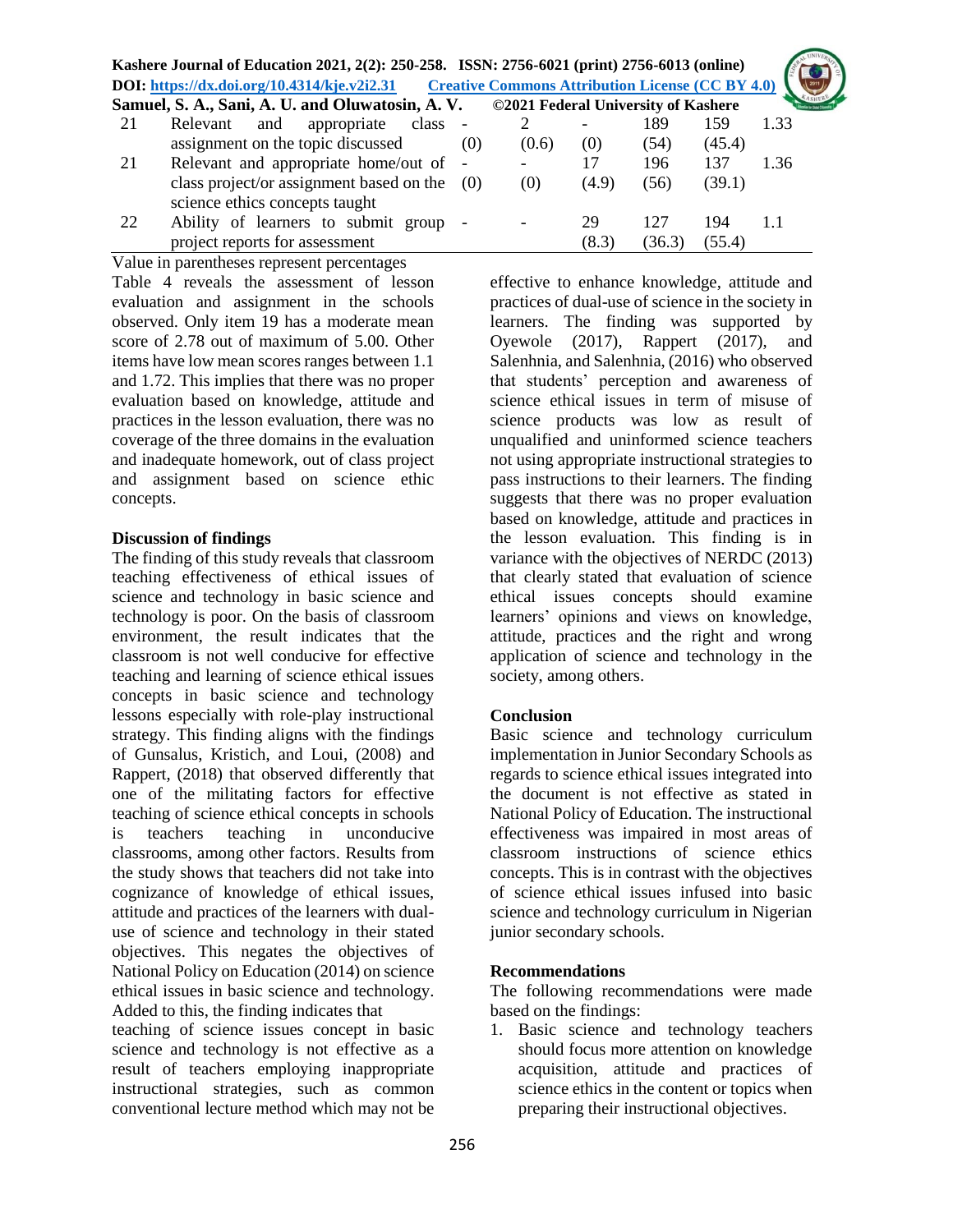**Kashere Journal of Education 2021, 2(2): 250-258. ISSN: 2756-6021 (print) 2756-6013 (online) DOI: <https://dx.doi.org/10.4314/kje.v2i2.31>[Creative Commons Attribution License](http://creativecommons.org/licenses/by/4.0/) (CC BY 4.0)** 



**Samuel, S. A., Sani, A. U. and Oluwatosin, A. V. ©2021 Federal University of Kashere**

- 2. Basic science and technology teachers in JSS should be familiar with new innovative instructional strategies in teaching science ethics and the society, such as role-play and others through conferences, workshops and seminars attendance.
- 3. Teachers should employ appropriate and challenging method of evaluation in basic science and technology classroom instructions.
- 4. Government and school management should provide essential instructional facilities such as charts showing good and wrong use of science and technology in the society, chairs, tables, electricity supply, amongst others to create more awareness among the learners.

#### **References**

- Brace, N., Kemp, R., & Snelgar, R. (2006). *SPSS Psychologists. A Guide to Data Analysis using SPSS for Windows.* 3 rd edition. Palgrave Macmilian Ltd.
- Brummel, B. T., Gunsalus, C. K., Kristich, K. L. & Loui, M. C. (2008). *Development of role-play Scenarios for teaching responsible conduct of research*: [http://netfiles.uiuc.edu//oui/w](http://netfiles.uiuc.edu/oui/)wn/RCRR oleplays.pdf.
- Clarkeburn, H., Downie, J. R., & Mathew, B. (2012). Impact of an ethic programme in a life science curriculum. *Teaching in Higher Education,* 7 (1), 65-79.
- Doron, I. (2017). Court of ethics: Teaching ethics and ageing by means of roleplaying. *Educational Gerontology,* 33 (9), 737-758.
- Federal Government of Nigeria, (2019). *Federal Minister of Science and Technology Report on Science, Technology and Society (Nigeria).*
- Federal Government of Nigeria. (2014). *National policy on education, Abuja:* NERDC press

Federal Government of Nigeria. (2007). *Nigerian Education Research and Development Council*. Basic Science curriculum for junior secondary schools 1-3

- Federal Government of Nigeria. (2013). *Nigerian Education Research and Development Council*. Basic Science and Technology curriculum for lower basic education.
- Hollander, R. (2019). Ethics education and scientific and engineering Research: What's been learned? What should be done? In Arenber, R. A. (Eds). *Dual use of Science and Technological Research in the Society.* Washington, D. C: The National Academic Press. Pp. 197-212
- Jamir, M., & Shah, J. H. (2014). Perception of Undergraduates about Computer and Internet ethics in Parkistan. *Nigerian Journal of Technology (NIJOTECH), 33(4), 512-522*. Doi10.4314/nit.v33i4,12
- Kolawole, C. O. O. (2006). *Curriculum design implementation and innovations*. Ibadan press
- Mabawonku, I. (2020). *Teaching information ethics in library schools: overview, challenges and Prospects*. [http://www.up.ac.za/.../teaching-of](http://www.up.ac.za/.../teaching-of-information)[information](http://www.up.ac.za/.../teaching-of-information)
- Ogundare, S. A., Abdullahi, B. U. & Ogundiwin O. A. (2019). Assessment of the availability and utilization of basic science laboratory resources for instruction in junior secondary schools in Adamawa State for sustainable national development. *Academic Journal of Research and Development,* 11(1), 49- 63.
- Oyewole, O. (2017). Awareness and perception of computer ethics by undergraduates of a Nigerian university. *Journal of Information Science Theory and Practice,* 5(4), 68-80.